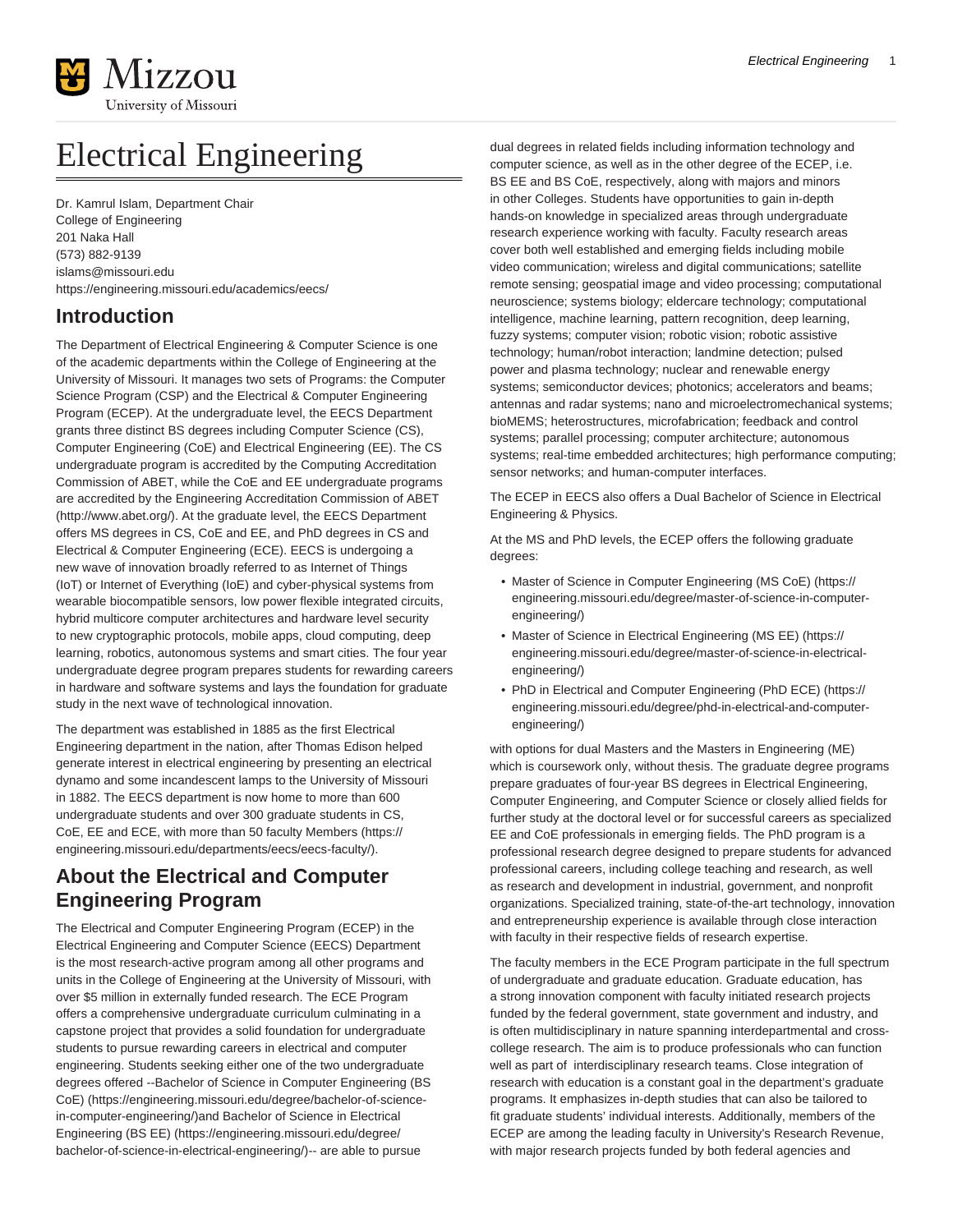

industry including the National Science Foundation (NSF), National Institute of Health (NIH), National Geospatial-Intelligence Agency (NGA), Department of Energy (DoE), and Department of Defense (DoD) as well as Microsoft, Honeywell and Monsanto, to cite just a few.

Research facilities are well established around faculty expertise in the broad emphasis areas of Communications and Signal Processing (SP), Intelligent Systems and Robotics (ISR), Physical and Power Electronics (PPE), Applied Physics (AP), Systems Modeling and Control (SMC), Computer Architecture and Systems (CAS), Nano/Micro Technology (NMT). Faculty in the Electrical and Computer Engineering Program work closely with faculty in the Computer Science Program within the EECS Department.

For highly motivated undergraduate students a fast-track five year program of study leading to the BS plus MS degrees in CoE or EE is available. [Accelerated BS to MS Program](https://gradschool.missouri.edu/admissions/eligibility-process/accelerated-masters-applicants/) [\(https://](https://gradschool.missouri.edu/admissions/eligibility-process/accelerated-masters-applicants/) [gradschool.missouri.edu/admissions/eligibility-process/accelerated](https://gradschool.missouri.edu/admissions/eligibility-process/accelerated-masters-applicants/)[masters-applicants/](https://gradschool.missouri.edu/admissions/eligibility-process/accelerated-masters-applicants/))

Teaching assistantships with the EECS Department and research assistantships with faculty are available to fund graduate study especially at the PhD level.

## **Summary**

The ECE Program offers undergrad degrees:

- [Bachelor of Science in Computer Engineering \(BS CoE\)](http://catalog.missouri.edu/collegeofengineering/computerengineering/bscoe-computer-engineering/) ([http://](http://catalog.missouri.edu/collegeofengineering/computerengineering/bscoe-computer-engineering/) [catalog.missouri.edu/collegeofengineering/computerengineering/](http://catalog.missouri.edu/collegeofengineering/computerengineering/bscoe-computer-engineering/) [bscoe-computer-engineering/](http://catalog.missouri.edu/collegeofengineering/computerengineering/bscoe-computer-engineering/))
- [Bachelor of Science in Electrical Engineering \(BS EE\)](http://catalog.missouri.edu/collegeofengineering/electricalengineering/bsee-electrical-engineering/) [\(http://](http://catalog.missouri.edu/collegeofengineering/electricalengineering/bsee-electrical-engineering/) [catalog.missouri.edu/collegeofengineering/electricalengineering/](http://catalog.missouri.edu/collegeofengineering/electricalengineering/bsee-electrical-engineering/) [bsee-electrical-engineering/](http://catalog.missouri.edu/collegeofengineering/electricalengineering/bsee-electrical-engineering/))
- Dual Bachelor of Science in Electrical Engineering & Physics

with many more options for dual degrees within the EECS department and outside.

Graduates with BS degrees in CoE, EE, CS or closely related areas can choose to pursue advanced study towards the following degrees:

- [Master of Science in Computer Engineering \(MS\)](http://catalog.missouri.edu/collegeofengineering/computerengineering/ms-computer-engineering/) [\(http://](http://catalog.missouri.edu/collegeofengineering/computerengineering/ms-computer-engineering/) [catalog.missouri.edu/collegeofengineering/computerengineering/ms](http://catalog.missouri.edu/collegeofengineering/computerengineering/ms-computer-engineering/)[computer-engineering/](http://catalog.missouri.edu/collegeofengineering/computerengineering/ms-computer-engineering/))
- [Master of Science in Electrical Engineering \(MS\) \(http://](http://catalog.missouri.edu/collegeofengineering/electricalengineering/ms-electrical-engineering/) [catalog.missouri.edu/collegeofengineering/electricalengineering/ms](http://catalog.missouri.edu/collegeofengineering/electricalengineering/ms-electrical-engineering/)[electrical-engineering/](http://catalog.missouri.edu/collegeofengineering/electricalengineering/ms-electrical-engineering/))
- [Doctoral Degree in Electrical and Computer Engineering](http://catalog.missouri.edu/collegeofengineering/electricalcomputerengineering/phd-electrical-computer-engineering/) [\(PhD\)](http://catalog.missouri.edu/collegeofengineering/electricalcomputerengineering/phd-electrical-computer-engineering/) ([http://catalog.missouri.edu/collegeofengineering/](http://catalog.missouri.edu/collegeofengineering/electricalcomputerengineering/phd-electrical-computer-engineering/) [electricalcomputerengineering/phd-electrical-computer-engineering/](http://catalog.missouri.edu/collegeofengineering/electricalcomputerengineering/phd-electrical-computer-engineering/))

The MS and PhD are professional research degrees designed to prepare students for advanced professional careers, including teaching and research at university level, as well as research and development in industrial, government, and nonprofit organizations.

The ECE Program offers learning and research opportunities for both undergraduate and graduate students in the areas of:

- mobile video communication;
- wireless and digital communications;
- satellite remote sensing;
- geospatial image and video processing;
- computational neuroscience;
- systems biology;
- eldercare technology;
- computational intelligence, including machine learning, pattern recognition, deep learning, fuzzy systems;
- computer vision;
- robotic vision;
- robotic assistive technology;
- human/robot interaction;
- landmine detection;
- pulsed power and plasma technology;
- nuclear and renewable energy systems;
- semiconductor devices;
- photonics;
- accelerators and beams;
- antennas and radar systems;
- nano and microelectromechanical systems;
- bioMEMS;
- heterostructure and microfabrication;
- feedback and control systems;
- parallel processing;
- computer architecture;
- autonomous systems;
- real-time embedded architectures;
- high performance computing;
- sensor networks; and
- human-computer interfaces.

#### **Research**

The ECEP in EECS is the most research-active program among all programs and units in the College of Engineering at the University of Missouri, with over \$5 million in expenditures with faculty conducting research in the broad emphasis areas of:

- Communications and Signal Processing (CSP)
- Intelligent Systems and Robotics (ISR)
- Physical and Power Electronics (PPE)
- Applied Physics (AP)
- Systems Modeling and Control (SMC)
- Computer Architecture and Systems (CAS)
- Nano/Micro Technology (NMT)

#### **Faculty**

**Professor** J. Cheng\*\*, C. Davis\*\*, J. Gahl\*\*, S. Gangopadhyay\*\*,S. Goggins\*\*, G. Guidoboni\*\*, D. Ho\*\*, K. Islam\*\*, N. Islam\*\*, S. Kovaleski\*\*, J. Kwon\*\*, S. Nair\*\*, K. Palaniappan\*\*, Y. Shang\*\*, C. R. Shyu\*\*, M. Skubic\*\*, D. Xu\*\*, Y. Zhao\*\* **Associate Professor** M. Almasri\*\*, D. Anderson\*\*, P. Calyam\*\*,

R. Chadha\*\*, G. DeSouza\*\*, Y. Duan\*\*, T. Engel\*\*, W. Jiang\*\*, M. Jurczyk\*\*, T. Kazic\*\*, J. Legarsky\*\*, D. Lin\*\*, P. Rao, J. Uhlmann\*\*, X. Wan, D. Xu\*\*, Y. Zhao\*\*

**Assistant Professor** G. Bana\*, K. Anuarul Hoque\*\*, G. Scott\*, P. Valettas\*

**Assistant Research Professor** H. Aliakbarpour\*, A. Buck, F. Bunyak\*\* **Associate Teaching Professor** D. Musser\*, F. Wang\* **Associate Professor of Practice** C. Gubera, J. Fischer, B. Maurer